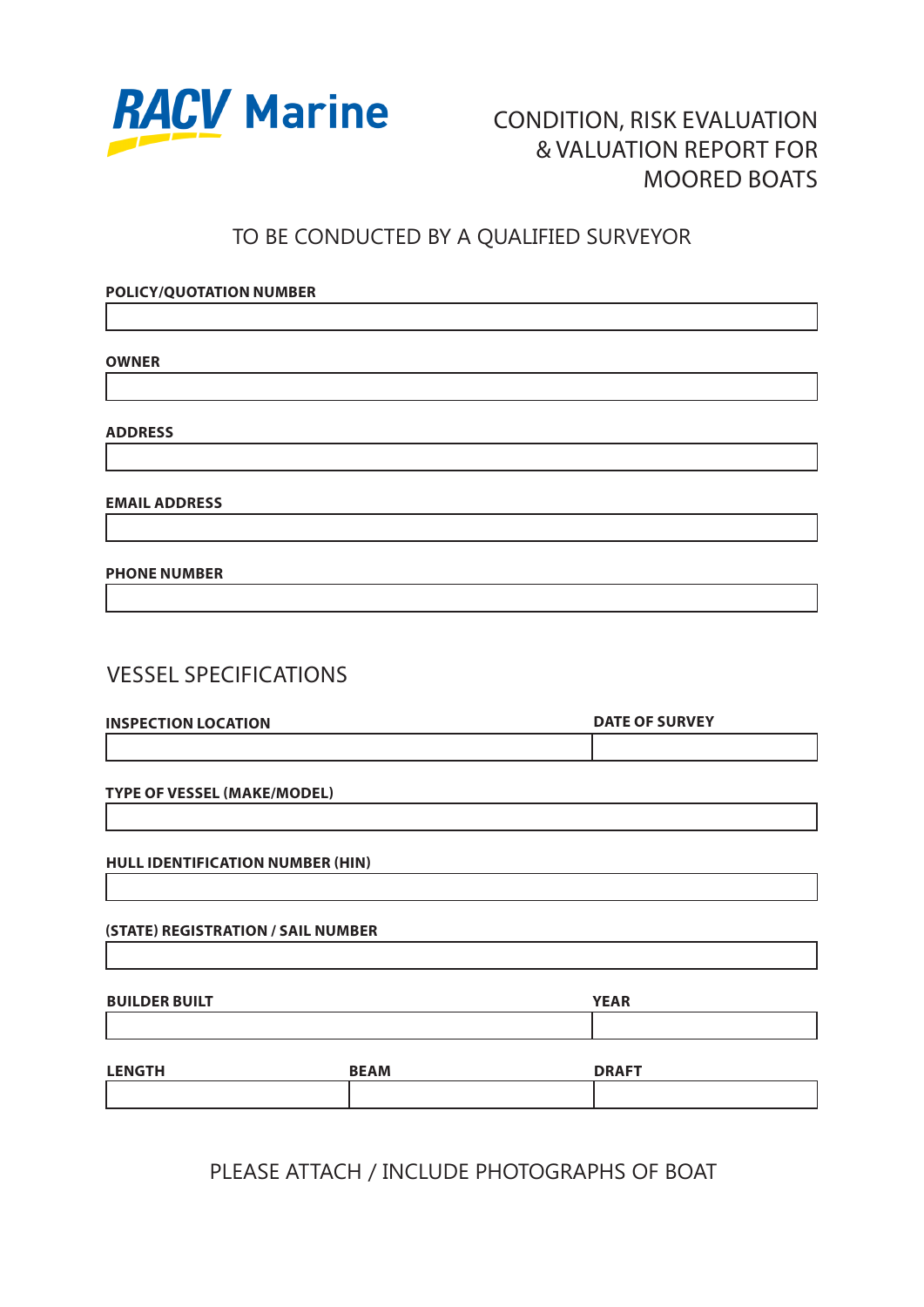## HULL DECK & SUPERSTRUCTURE

Please provide an answer to each question with comments. Where question does not apply to vessel, write N/A.

## **HULL CONSTRUCTION MATERIAL**

## CONDITION REPORT

| <b>CONDITION REPORT</b>             | Accept | <b>Non</b><br>Accept | <b>Details / Description / Comments</b> |
|-------------------------------------|--------|----------------------|-----------------------------------------|
| Exterior A/W                        |        |                      |                                         |
| <b>Bulkheads</b>                    |        |                      |                                         |
| Stringers                           |        |                      |                                         |
| <b>Bilges</b>                       |        |                      |                                         |
| Cockpit                             |        |                      |                                         |
| Coach-house                         |        |                      |                                         |
| Cabin/Interior                      |        |                      |                                         |
| Deck                                |        |                      |                                         |
| Superstructure<br>Construction      |        |                      |                                         |
| Winches & Deck<br>Hardware          |        |                      |                                         |
| Pushpit & Pulpit                    |        |                      |                                         |
| Stanchion, Life<br>Lines & Fittings |        |                      |                                         |
| Cleats & Bollards                   |        |                      |                                         |
| Hatches                             |        |                      |                                         |
| Bimini / Covers                     |        |                      |                                         |
| Exterior U/W                        |        |                      |                                         |
| Keel & Keelbolts                    |        |                      |                                         |
| Anodes                              |        |                      |                                         |
| Anti-Fouling                        |        |                      |                                         |
| Propellers                          |        |                      |                                         |
| Shaft                               |        |                      |                                         |
| Sterngland                          |        |                      |                                         |
| Rudders                             |        |                      |                                         |
| Rudder Bearings                     |        |                      |                                         |
| <b>Steering Linkages</b>            |        |                      |                                         |
| <b>Auxiliary Steering</b>           |        |                      |                                         |
| Chain Plates                        |        |                      |                                         |
| Stemhead Fitting                    |        |                      |                                         |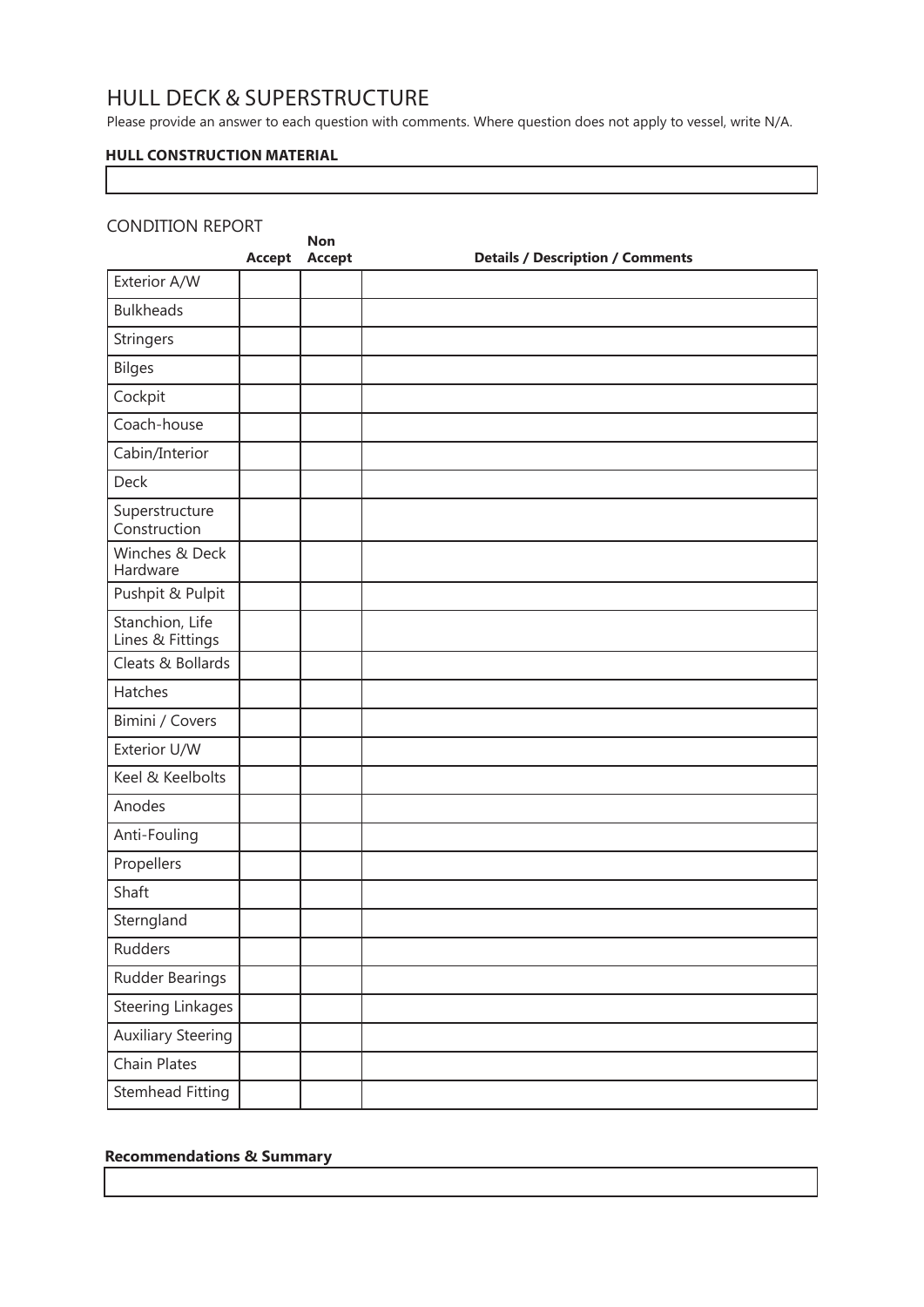## POWER & PROPULSION

Please provide an answer to each question with comments. Where question does not apply to vessel, write N/A.

| <b>MAIN ENGINES TYPE</b>      |               |                      |                            |                    |            |
|-------------------------------|---------------|----------------------|----------------------------|--------------------|------------|
| <b>PETROL</b><br>$\mathbf{1}$ | DIESEL $\Box$ | INBOARD <sup>1</sup> | OUTBOARD <b>I</b>          | STERN DRIVE $\Box$ | <b>JET</b> |
| <b>MANUFACTURER</b>           |               |                      | <b>YEAR OF MANUFACTURE</b> |                    |            |
|                               |               |                      |                            |                    |            |
| <b>MODEL NUMBER</b>           |               |                      | <b>SERIAL NUMBER</b>       |                    |            |
|                               |               |                      |                            |                    |            |
| HP                            |               |                      | <b>CAPACITY (L)</b>        |                    |            |
|                               |               |                      |                            |                    |            |
| <b>ENGINE HOURS</b>           |               |                      |                            |                    |            |

## CONDITION REPORT

|                               | <b>Accept</b> | <b>Non</b><br><b>Accept</b> | <b>Details / Description / Comments</b> |
|-------------------------------|---------------|-----------------------------|-----------------------------------------|
| Installation                  |               |                             |                                         |
| Throttle Controls             |               |                             |                                         |
| Exhaust                       |               |                             |                                         |
| Shaft Seal                    |               |                             |                                         |
| Fule Lines/Fit-<br>tings      |               |                             |                                         |
| <b>Fuel Tanks</b>             |               |                             |                                         |
| Manifold & Shut<br>Off Valves |               |                             |                                         |
| Filler                        |               |                             |                                         |
| Venting                       |               |                             |                                         |
| Connection &<br>Lines         |               |                             |                                         |
| <b>Electrical Harness</b>     |               |                             |                                         |
| <b>Electrical Fitting</b>     |               |                             |                                         |
| Stove                         |               |                             |                                         |
| Gas Bottles                   |               |                             | Gas Compliance Plate Number:            |
| Cooling System                |               |                             |                                         |
| <b>Batteries</b>              |               |                             |                                         |
| Mounting                      |               |                             |                                         |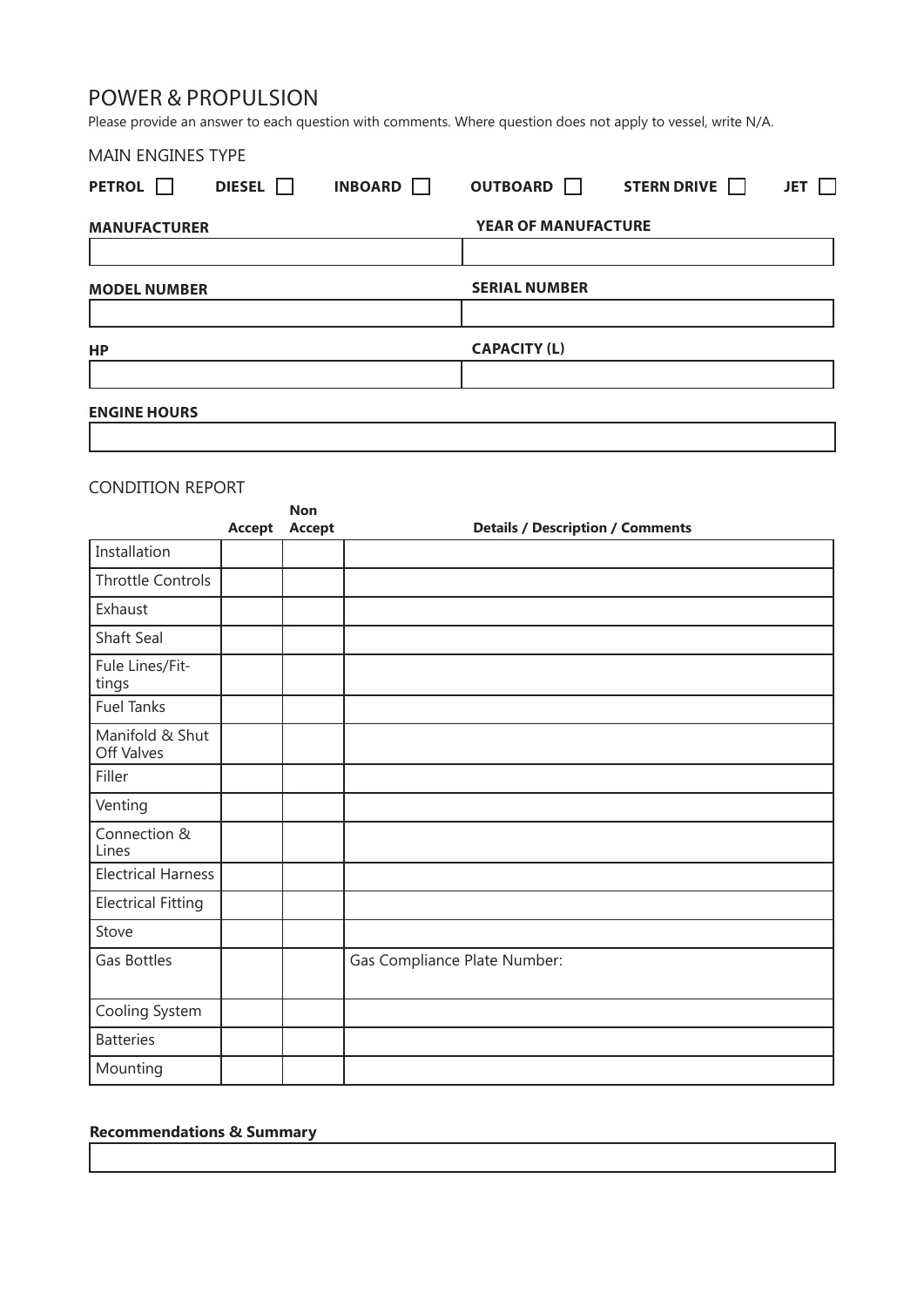# MAST, SPARS, RIGGING AND SAILS

Please provide an answer to each question with comments. Where question does not apply to vessel, write N/A.

| IF NOT A MASTED VESSEL, TICK HERE $\Box$ |                     |               |              |  |
|------------------------------------------|---------------------|---------------|--------------|--|
| MATERIAL<br><b>ALUMINIUM</b>             | TIMBER              | <b>CARBON</b> | <b>OTHER</b> |  |
| <b>MAST TYPE</b><br>MASTHEAD <b>N</b>    | FRACTIONAL <b>T</b> |               |              |  |

#### CONDITION REPORT

|                       | Accept | <b>Non</b><br><b>Accept</b> | <b>Details / Description / Comments</b> |
|-----------------------|--------|-----------------------------|-----------------------------------------|
| Mast Step             |        |                             |                                         |
| Boom/s                |        |                             |                                         |
| Rigging<br>(Standing) |        |                             |                                         |
| Rigging<br>(Running)  |        |                             |                                         |
| Spreaders             |        |                             |                                         |
| Base<br>Attachments   |        |                             |                                         |
| Chain Plates          |        |                             |                                         |
| Hydraulics            |        |                             |                                         |

#### **SAIL INVENTORY**

## **SAIL AGE**

#### **SAIL CONDITIONS**

#### **DATE MAST &/OR RIGGING LAST SERVICED & BY WHOM**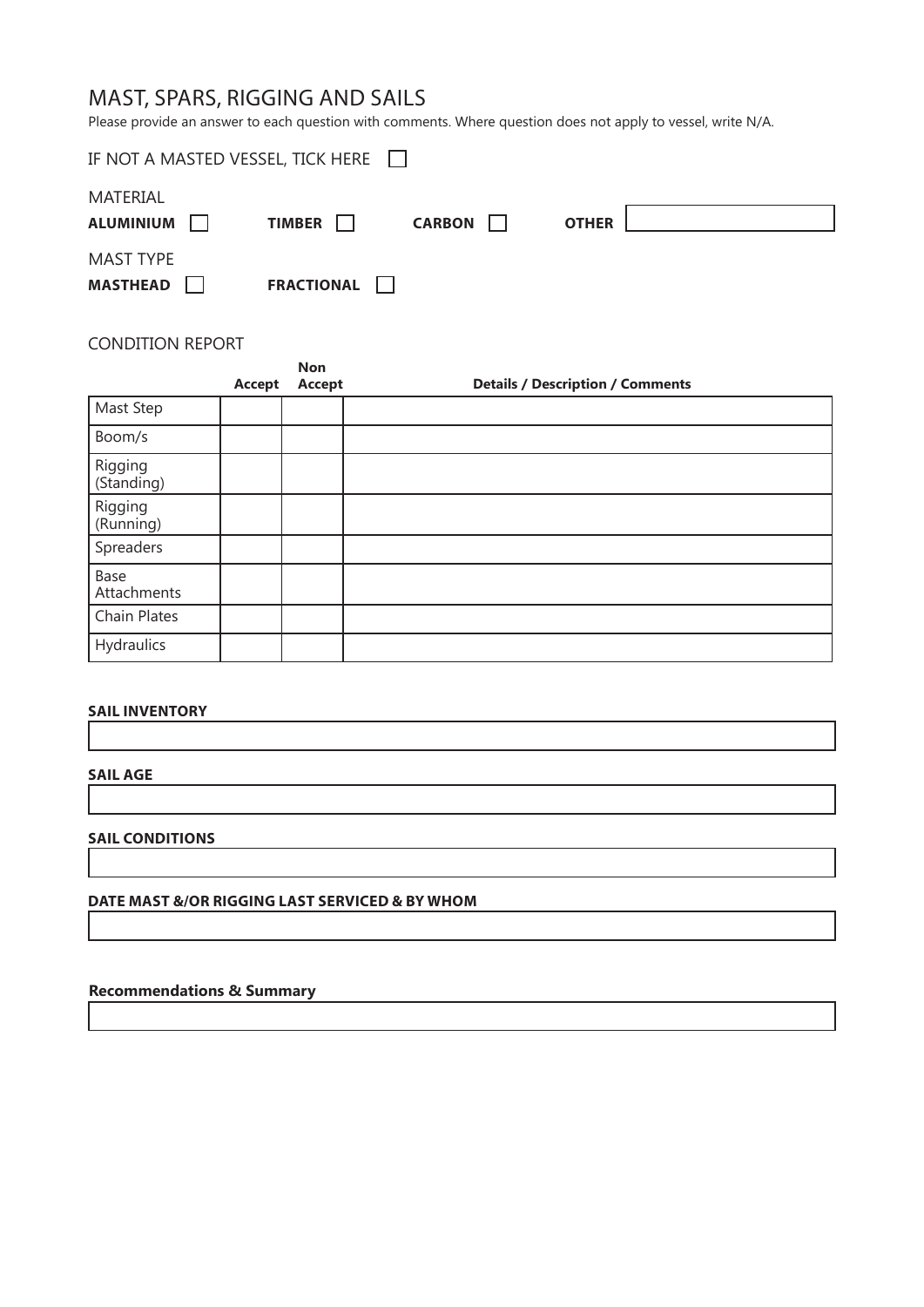## ELECTRICAL SYSTEM

Please provide an answer to each question and comments where appropriate.

|                                | ELECTRICAL DC $\Box$ ELECTRICAL AC $\Box$ |  |
|--------------------------------|-------------------------------------------|--|
| <b>VOLTAGE</b>                 |                                           |  |
|                                |                                           |  |
| <b>BATTERIES</b>               |                                           |  |
|                                |                                           |  |
| <b>BATTERY SWITCHES/PANELS</b> |                                           |  |
|                                |                                           |  |
| <b>CHARGING SYSTEM</b>         |                                           |  |

## PLUMBING SYSTEMS

Please provide an answer to each question with comments. Where question does not apply to vessel, write N/A.

## CONDITION REPORT

## **WATER TANKS**

#### **CAPACITY (L)**

#### FRESH WATER

|                                  | Accept | <b>Non</b><br>Accept | <b>Details / Description / Comments</b> |
|----------------------------------|--------|----------------------|-----------------------------------------|
| Pumps                            |        |                      |                                         |
| Accumulators                     |        |                      |                                         |
| Plumbing                         |        |                      |                                         |
| Hot Water                        |        |                      |                                         |
| <b>Bilge Pump</b><br>(automatic) |        |                      |                                         |
| Bilge Pump<br>(manual)           |        |                      |                                         |

| <b>GREY WATER</b>  | Accept | <b>Non</b><br>Accept | <b>Details / Description / Comments</b> |
|--------------------|--------|----------------------|-----------------------------------------|
| Showers            |        |                      |                                         |
| Sinks              |        |                      |                                         |
| Sumps              |        |                      |                                         |
| Deck Wash<br>Pumps |        |                      |                                         |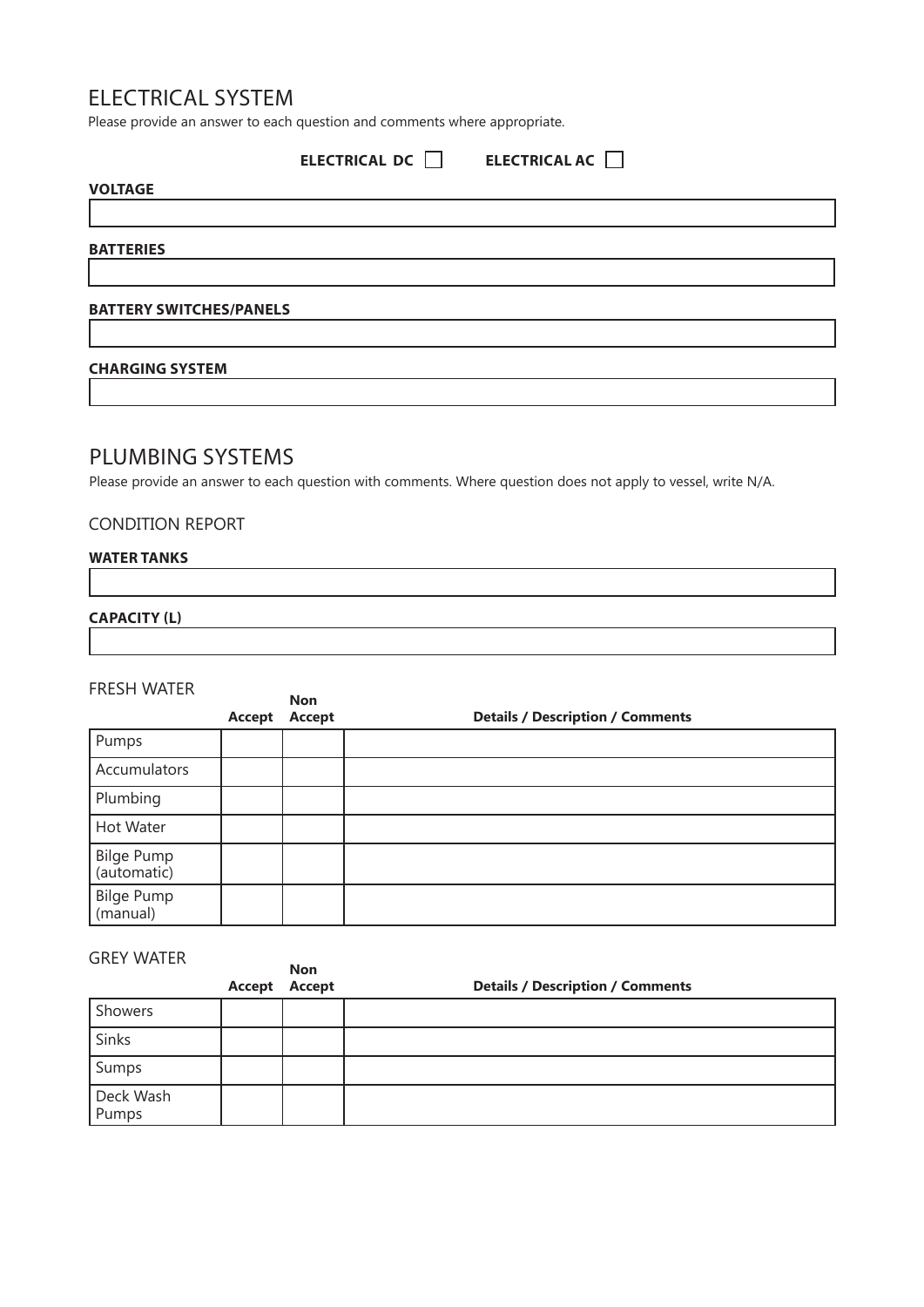## BLACKWATER

|                       | Accept | <b>Non</b><br>Accept | <b>Details / Description / Comments</b> |
|-----------------------|--------|----------------------|-----------------------------------------|
| Toilets               |        |                      |                                         |
| Seacocks              |        |                      |                                         |
| Blackwater<br>Tankage |        |                      |                                         |
|                       |        |                      |                                         |

## **Recommendations & Summary**

ELECTRONICS & NAVIGATION EQUIPMENT

Please provide an answer to each question with comments. Where question does not apply to vessel, write N/A.

## CONDITION REPORT

| <b>CONDITION IN DITI</b> | Accept | <b>Non</b><br>Accept | <b>Details / Description / Comments</b> |
|--------------------------|--------|----------------------|-----------------------------------------|
| Radios                   |        |                      |                                         |
| Navigation (GPS)         |        |                      |                                         |
| Navigation Lights        |        |                      |                                         |
| Cabin Lights             |        |                      |                                         |
| Compass                  |        |                      |                                         |
| Weather                  |        |                      |                                         |
| Instruments              |        |                      |                                         |
| Horn                     |        |                      |                                         |

## **Recommendations & Summary**

## SAFETY EQUIPMENT

Please provide an answer to each question and comments where appropriate.

## CONDITION REPORT

|                                           | Accept | <b>Non</b><br><b>Accept</b> | <b>Details / Description / Comments</b> |
|-------------------------------------------|--------|-----------------------------|-----------------------------------------|
| Life Jackets                              |        |                             |                                         |
| Fire Extinguishers                        |        |                             |                                         |
| Life Raft                                 |        |                             |                                         |
| EPIRB                                     |        |                             |                                         |
| Flares                                    |        |                             |                                         |
| Fire Blankets /<br><b>Smoke Detectors</b> |        |                             |                                         |
| Anchor & Warp                             |        |                             |                                         |
| Stanchions/<br>Lifelines                  |        |                             |                                         |